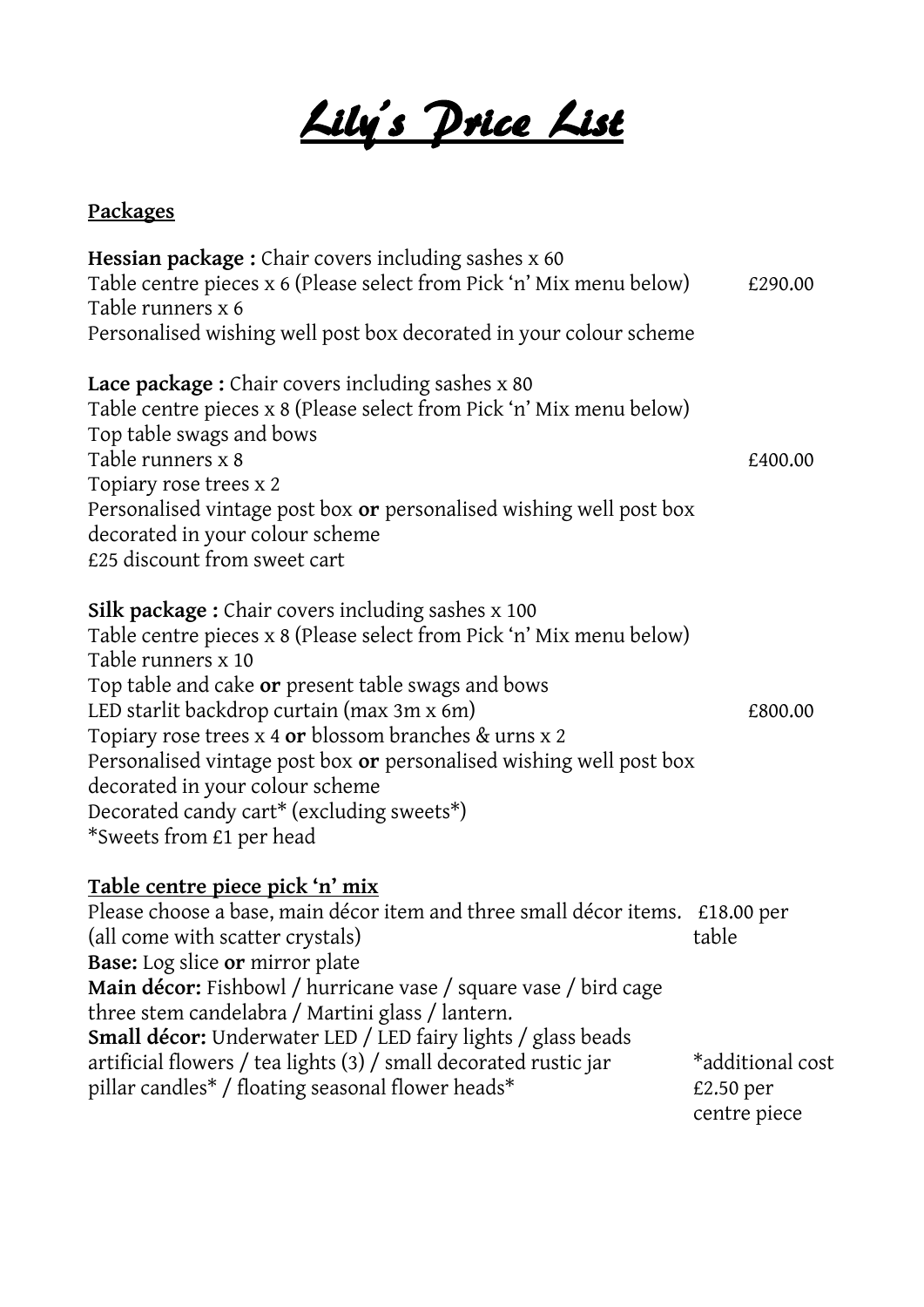## **Individual items:**

White poly-cotton chair cover hire including organza sash and fitting £3.25 each To include hessian, linen or lace  $\qquad \qquad \text{E0.50 extra each}$ White poly-cotton chair cover hire including organza sash DIY E2.50 each To include hessian, linen or lace E0.50 extra each White/black poly-stretch chair cover hire including organza sash and fitting £2.75 each To include hessian, linen or lace  $\qquad \qquad \text{E0.50 extra each}$ White/black poly-stretch chair cover hire including organza sash DIY £2.00 each To include hessian, linen or lace  $\qquad \qquad \text{E0.50 extra each}$ Sash hire only with fitting  $\epsilon$ 1.25 each To include hessian, linen or lace  $\qquad \qquad \text{E0.50 extra each}$ Sash hire only DIY E1.00 each To include hessian, linen or lace E0.50 extra each Organza table runners **E2.00** each 8x 8ft Luxury flower wall  $\epsilon$  195.00 LED starlit backdrop curtain (3m x 3m max) E85.00 LED starlit backdrop curtain (3m x 6m max) E150.00 Top table skirt and swags **EXECUTE 1** and swags **EXECUTE 1** and swags **EXECUTE 1** and  $\overline{E}$ Top table skirt and swags with fairy lights **E**45.00 Cake **or** present table skirt and swags  $\qquad 15.00$ Cake or present table skirt and swags with fairy lights  $£25.00$ 4ft Topiary rose trees  $£20.00$ Vintage urns with blossom branches and hydrangea decoration  $E70.00$  (pair) Lily's signature rose decorated cheval mirror E45.00 Large white decorated vintage step ladder  $£45.00$ Small white vintage step ladder with black board E35.00 Large ornate silver mirror with matching easel E95.00 Large white easel with mirror  $£40.00$ Mirror column 81cm x 7cm *E20.00* Mirror column 97cm x 15cm **E25.00** Mirror column 94cm x 25cm **E35.00** 50cm pedestal flower bowl for artificial flower arrangement £15.00 each £25.00 pair 98cm cathedral urn for artificial flower arrangement E25.00 each £45.00 pair 127cm flower urn and plinth **E30.00** each £55.00 pair Candy cart (undecorated hire only) E90.00 Decorated candy cart with sweets<sup>\*</sup> for 60 guests  $£145.00$ Vintage candy trolley (undecorated hire only) E60.00 Decorated candy trolley with sweets\* for 60 guests £115.00